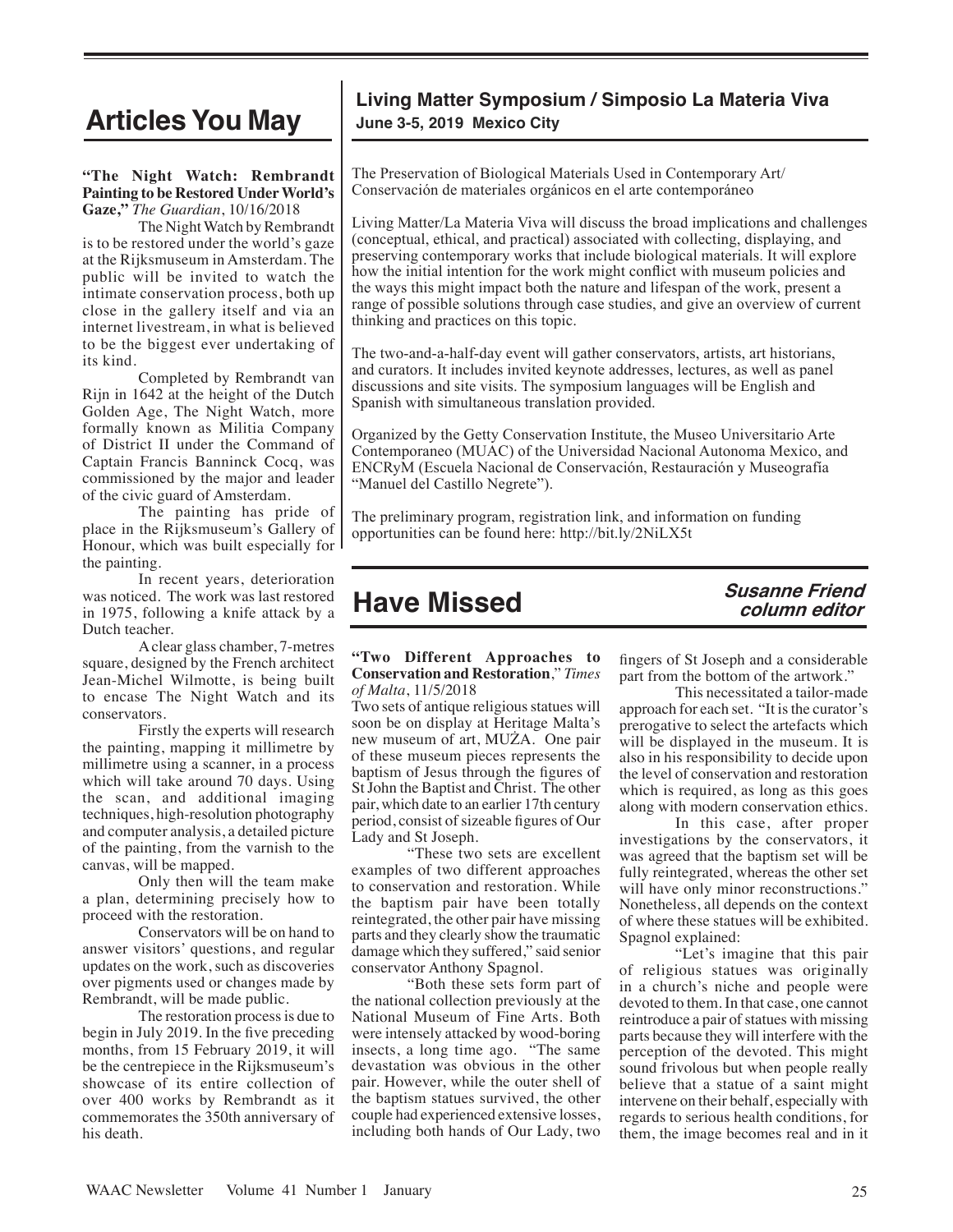## **AYMHM, continued**

they find something to sustain them. So in such a situation, a conservator

would recommend the introduction of a new pair of statues. "In rare cases, where the statue has also miraculous connotations, such a recommendation is not easy to put forward.

Considering this scenario, a compromise has to be found, as the beliefs and traditions of the people cannot be ignored. "On the other hand, in this situation where we are dealing with significant artworks which will form part of a museum's display, the missing parts of the statues will relate the narrative of their history. Even in this incomplete state, their value will not diminish, and they will still radiate their artistic merit."

#### **"Restoration of Rare English Medieval Altarpiece Reveals a History of Serial Vandalism,"** *The Art Newspaper*, 11/13/2018

Conservation work on one of a handful of English painted altarpieces that survived the fury of iconoclasm after the dissolution of monasteries by Henry VIII has uncovered not only the original glowing Medieval colour, but evidence of serial vandalism years after the faces of its seven elegant saints were gouged down to the bare wood.

The Battel Hall retable is owned by the Leeds Castle Foundation in Kent and named for the Medieval house on the estate where its existence was first recorded in 1863, but most of its 600 year history is a mystery. The graffiti may have been added by schoolchildren, and include Latin and Greek words and astronomical and geometrical diagrams, as well as compass-drawn circles interpreted as "witchmarks" to protect against evil spirits.

The gouging of the saints' faces may have occurred in 1539 following the dissolution of Dartford priory, the altarpiece's probable original home. A two-year conservation project in Cambridge has securely dated the altarpiece to around 1410 through dendrochronology tests on its Baltic oak planks. The figure of St Dominic shows that it was made for a Dominican altar one of only three such panels surviving in England—and the assembly of women including Catherine of Siena, still only a candidate for sainthood in 1410, suggests

that it was for a convent.

Most of the conservation work, more than 160 hours over the course of many months, was a project for a German postgraduate student, Michaela Straub, who made a partial reconstruction. Her work revealed scorch marks from candles on the upper frame, showing that the panel was made as a retable to hang behind an altar.

She also found a design change in the underdrawing: the more conventional lily carried by the Virgin became a cherry branch—alluding to the popular Medieval legend of the tree bowing down to offer its fruit. The panel is now on display again in the chapel of Leeds Castle, with as much of its beauty as could be recovered and its many scars painfully visible again.

#### **"Peeling Back the Paint to Discover Bruegel's Secrets,"** *New York Times*, 11/23/2018

What would happen if you peeled back the layers of a masterpiece by one of art history's greatest painters?

Dead bodies might suddenly appear. Take, for example, Pieter Bruegel the Elder's large-scale festival scene, "The Battle Between Carnival and Lent," which he painted in 1559. If we look at his first drafts of the painting, using X-ray photography, we can see a corpse inside a cart that an old woman is dragging behind her. Then we see another dead body on the ground, its face turned to the viewer; he is lying ominously close to a sick child.

But when we look at the final version of the painting — the one we see with our own eyes — these macabre elements aren't there anymore. The corpse in the cart has been blotted out with brown paint; the body on the ground is shrouded in a white cloth. When and how did these dead people disappear?

New imaging technology, created by a project known as "Inside Bruegel" offers some insight into these questions, by allowing us to pull the painting's layers apart. The project was developed along with the Kunsthistorisches Museum in Vienna, for "Bruegel" a once-in-a-lifetime exhibition, featuring 87 of the painter's works, and which ran through Jan. 13, 2019.

As to the painting's corpses, Sabine Pénot, a curator of Netherlandish and Dutch paintings at the Kunsthistorisches Museum and one of the exhibition's four curators, said that Bruegel didn't make these changes himself; someone else blotted out the dead body in the cart, and covered up the corpse on the ground, although nobody

knows who did it or when, precisely.<br>Using the web to Using the web tool InsideBruegel.net, anyone can access 12 paintings from the Vienna museum and spend hours zooming in on these details. Initially funded by the Getty Foundation's Panel Paintings Initiative, a decade-long effort to train panel paintings restorers, this technology has also been used to study the paintings of Bruegel's fellow Netherlandish master Hieronymus Bosch, as well as the works of van Eyck.

#### **'"Conserving Photographs" at the Art Institute of Chicago,'** *Blouin Artinfo*,

The Art Institute of Chicago is hosting "Conserving Photographs," an exhibition inviting visitors to travel behind the scenes of its high-tech conservation lab, and uncover the numerous ways its photograph collection is taken care of and preserved.

The exhibition is on view through April 28, 2019. This exhibition explores the many facets of the work that AIC's conservators undertake in the process of the photographs' daily care — from connoisseurship and material science to precise hand skills.

The museum's holdings boast of a staggering 2,400 objects, from early daguerreotypes to contemporary digital prints and time-based media. "I hope to take our visitor's gaze beyond the image content alone and bring it closer to the objects, the way a conservator approaches a work of art," says Sylvie Penichon, Head of Photograph Conservation and curator of the exhibition.

#### **"How a Painting's Microbiome Might Help Restore Artworks and Find Fakes,"** *ABC News*, 12/5/2018

Art is a matter of taste — and quite literally, if you're a microbe.

A team of Italian scientists have analysed the various bugs inhabiting a 400-year-old painting that was left leaning against a church wall, neglected, after a 2012 earthquake. They found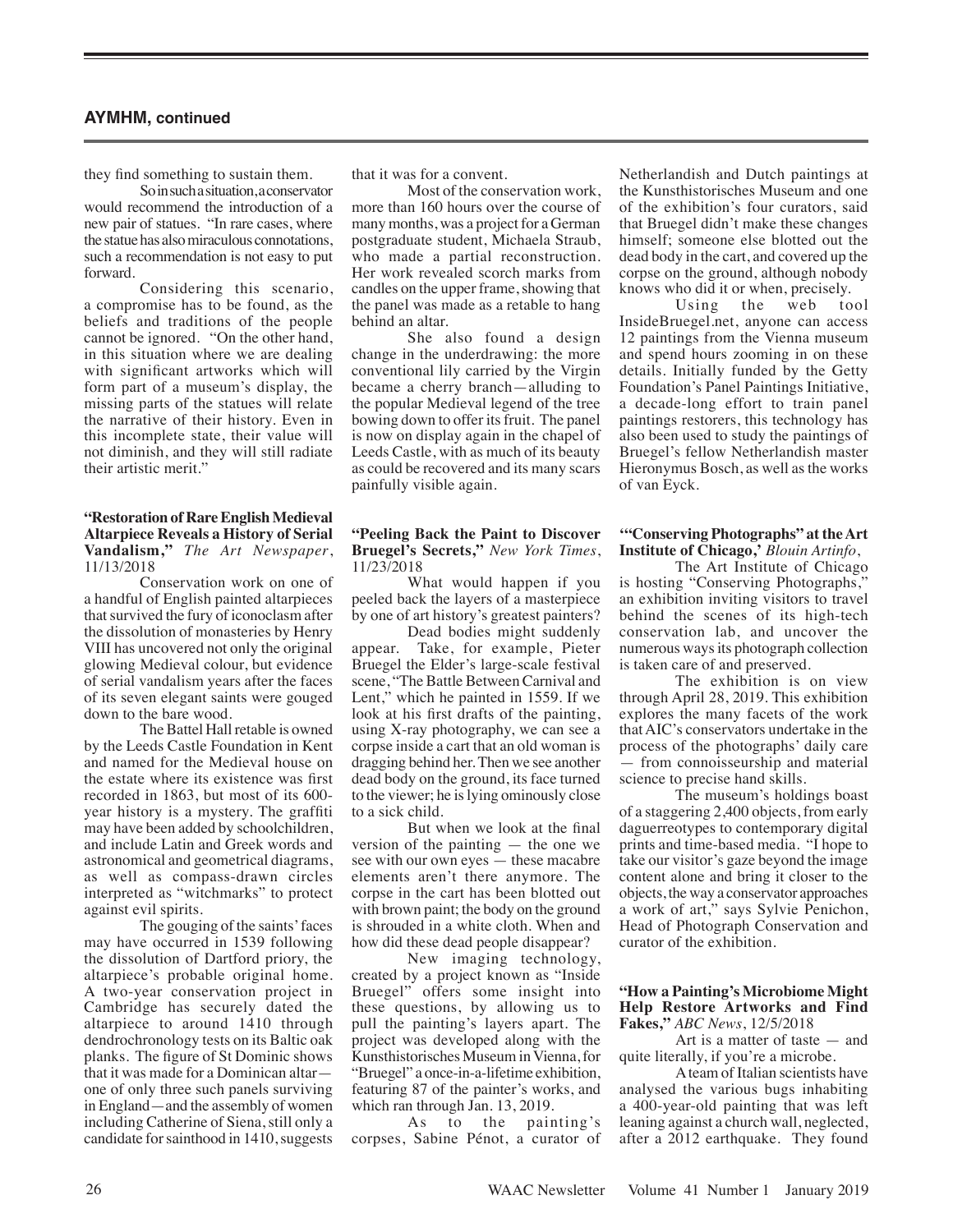## **AYMHM, continued**

different species and strains of bacteria and fungi colonised different-coloured parts of the artwork.

While some microbes were in the process of destroying the artwork, they report, others could possibly be enlisted to help preserve it and other ancient pieces.

Study lead author Elisabetta Caselli from the University of Ferrara is a microbiologist who normally focuses on how microbes contaminate hospitals. She and her colleagues have discovered that in clinical settings some strains of "beneficial" bacteria outcompete their nasty counterparts. So when the opportunity arose to help restore Carlo Bononi's oil painting Incoronazione della Virgine, Dr Caselli and her team decided to take the same approach.

"The aim of the project was to understand the composition of the painting's microbiome to drive the restoration procedure and develop systems able to prevent new contamination." Microbes have been shown to nibble away at pigments, including those made from red and yellow ochres, and red lac, which contains organic dyes mixed with a base such as chalk.

So to see what fungi and bacteria called the 17th-century Bononi painting home, Dr Caselli and her crew swabbed and grew microorganisms from different parts on agar plates. Sure enough, they found that certain bugs did prefer to live on — and eat — certain paints.

For instance, Penicillium and Aspergillus species tended to congregate on red and dark brown patches, while Chadosporium species dwelled in lighter areas. Indeed, some dyes and pigments are naturally antimicrobial. On Middle Eastern manuscripts, for instance, dyes made with turmeric seem to inhibit mould growth.

So what about the helpful microbes? Dr Caselli and her team once again grew various fungi and bacteria, taken from the painting, in petri dishes. But this time, they also added a probiotic cocktail made from three strains of Bacillus bacteria. The probiotic slowed or almost stopped growth of some strains of microbes.

Although their experiments have only been done in dishes — they've not yet applied probiotics to a real canvas yet — Dr Caselli said a fungi-fighting probiotic concoction might be mixed in

a weak alcoholic solution and sprayed on artworks, but only after showing Bacillus species won't cause damage, of course.

A painting's microbiome might one day also be used to sniff out fakes. "The evolution of a microbial population on an ancient artwork is a slow and balanced process, and cannot be recreated easily in a short time," Dr Caselli said. That's still a way off though, she added, with more comparative studies needed to set up such procedures.

#### **"Egypt Struggles to Restore Cairo's Historic Heart,"** *The Jakarta Post*, 11/6/2018

The capital's Islamic quarter, a UNESCO World Heritage Site since 1979 often referred to as historic Cairo, boasts some 600 listed monuments. But the task to patch up decades of dilapidation is immense, and Egyptian authorities are struggling to come up with the cash after unrest and jihadist attacks have driven away tourists and slashed crucial income.

Islamic Cairo is packed with ornate monuments, mosques and mausoleums, and its narrow streets are punctuated with trinket shops, cafes and traditional old homes -- an urban fabric layered in centuries of history.

UNESCO has warned several times in recent years of increasing degradation in historic Cairo, raising the alarm as it has for many other heritage cities across the globe. In 2017, its World Heritage Committee urged Egyptian authorities "to take all needed measures to halt the rapid deterioration" of sites across the quarter. Architect Alaa al-Habashi said time was of the essence in the push to preserve the area. "It cannot wait... if we want to stay on the World Heritage List there is not a minute to lose," he said. The only way to effectively combat the decay, he said, was "to get citizens involved".

#### **"Curtains Without Borders Revives History Through Niche Restoration,"** *The Recorder*, 12/7/2018

Just over a century ago, the residents of Orange, MA walked into their Town Hall and were greeted by a magnificent sight. Before them, at the back of the room, was a bridge across a river, leading to a tranquil park surrounded by trees of green, teal and purple hues. In the center of that park was the statue of a minuteman, a monument to America's earliest freedom fighters.

No, it wasn't a real bridge, or park, or statue, but a 28-foot by 18-foot custom curtain, donated to the town in 1912 that depicts the minuteman statue in Concord.

The curtain will hang in Orange once again, with Curtains Without Borders Director Chris Hadsel and fellow conservator M.J. Davis restoring the curtain last month following successful fundraising efforts.

Curtains Without Borders is a traveling conservation company formed in Vermont that restores historic curtains that once hung prominently in government buildings across the country. Such curtains were a trend in the late 1800s and early 1900s, and often depicted natural scenery or historic sites. Especially in New England, the curtains were popular, with 483 such historical curtains listed on Curtains Without Borders' directory of New England states, though there could be more that have yet to be discovered.

Hadsel and her team travel throughout the country based on requests from individual towns' historical commissions. Orange's curtain took three days of careful work to restore. According to Hadsel, mid-sized and large curtains are rolled up and wrapped around a long tube that can be rotated to reach central parts of the curtain that need to be painted.

Restoring each curtain comes with its own set of challenges, and requires knowledge about history, painting and textiles, something Hadsel quickly found out when Curtains Without Borders was founded in 1996 as a project of the Vermont Museum & Gallery Alliance.

"We're really the only company in the country that does this," said Hadsel. Hadsel and Davis vacuumed the old curtain, which had become blackened in spots due to the coal stoves used for many years in the Town Hall, and used a pet-hair sponge to rub off other dirt and dust. Then, the curtain was repainted, with Davis painstakingly matching the colors of her palette to those on the curtain. Especially in areas the curtain was folded — the "seams," in other words — the original paint was gone. Part of the challenge, Hadsel said, is that